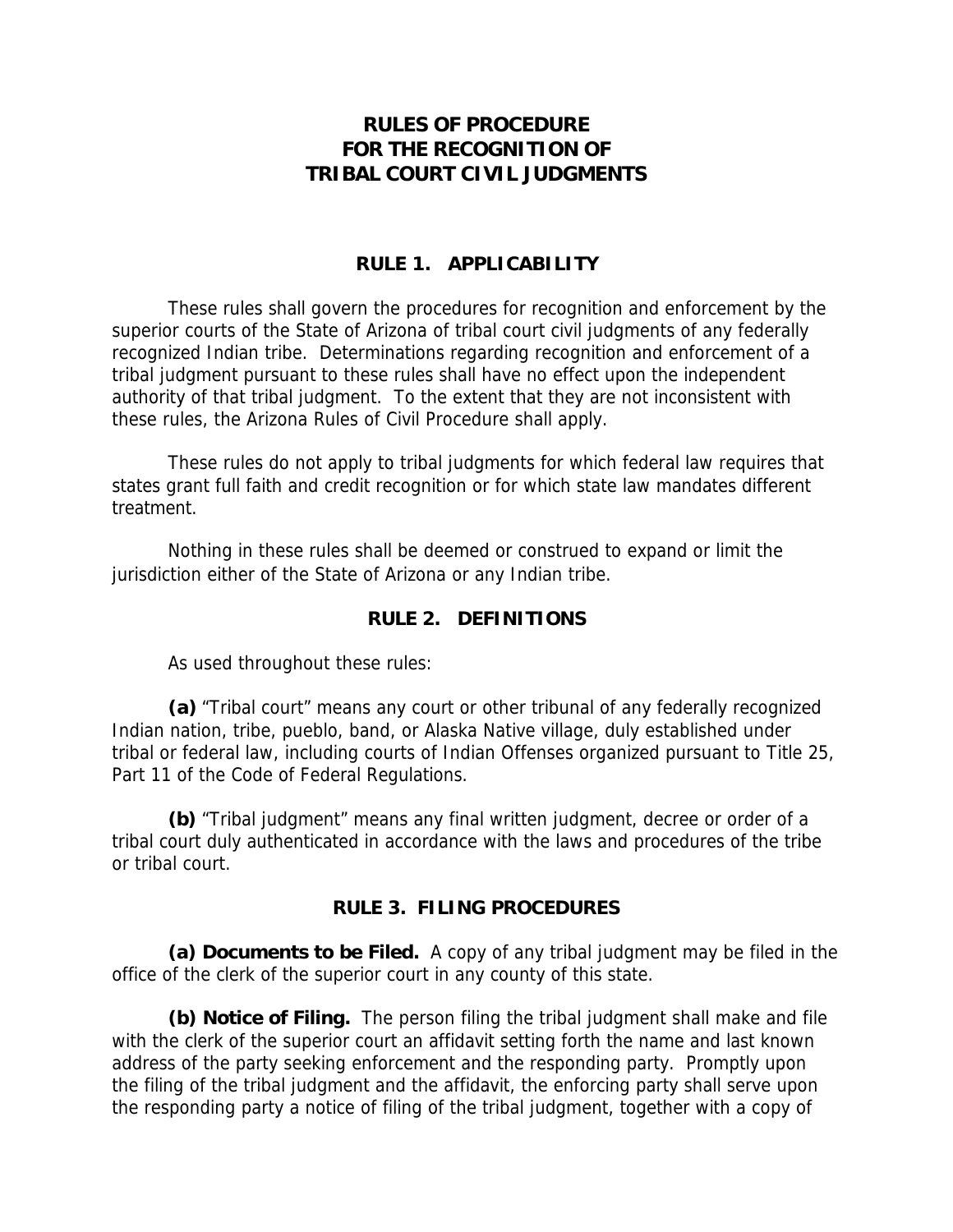the judgment, in accordance with Rule 4.1, Arizona Rules of Civil Procedure, or shall mail by certified mail, return receipt requested, the notice of filing and a copy of the judgment to the responding party at the last known address. If the responding party is the State of Arizona, or any of its officers, employees, departments, agencies, boards, or commissions, the notice of filing shall be mailed to the Attorney General's Office. The enforcing party shall file proof of service or mailing with the clerk. The notice of filing shall include the name and address of the enforcing party and the enforcing party's attorney, if any, and shall include the text of Rules 4 and 5(a) and (b).

### **RULE 4. RESPONSES**

Any objection to the enforcement of a tribal judgment shall be filed within twenty (20) days of service or of receipt of the mailing of the notice of filing the judgment, or within twenty-five (25) days of the date of mailing, whichever last occurs. If an objection is filed within this time period, the superior court may, in its discretion, set a time period for replies and/or set the matter for hearing.

### **RULE 5. RECOGNITION OF TRIBAL JUDGMENTS**

**(a) Enforcement of Tribal Judgment.** A tribal judgment, unless objected to in accordance with Rule 4, shall be recognized and enforced by the courts of this state to the same extent and shall have the same effect as any judgment, order, or decree of a court of this state.

**(b) Certification by Clerk of Court.** If no objections are timely filed, the clerk shall issue a certification that no objections were timely filed, and the tribal judgment shall be enforceable in the same manner as if issued by the superior court.

**(c) Mandatory Considerations Following Objection.** A tribal judgment shall not be recognized and enforced if the objecting party demonstrates to the court at least one of the following:

- 1. The tribal court did not have personal or subject matter jurisdiction.
- 2. The defendant was not afforded due process.

**(d) Discretionary Considerations Following Objection.** The superior court may, in its discretion, recognize and enforce or decline to recognize and enforce a tribal judgment on equitable grounds, including:

1. The tribal judgment was obtained by extrinsic fraud.

2. The tribal judgment conflicts with another final judgment that is entitled to recognition.